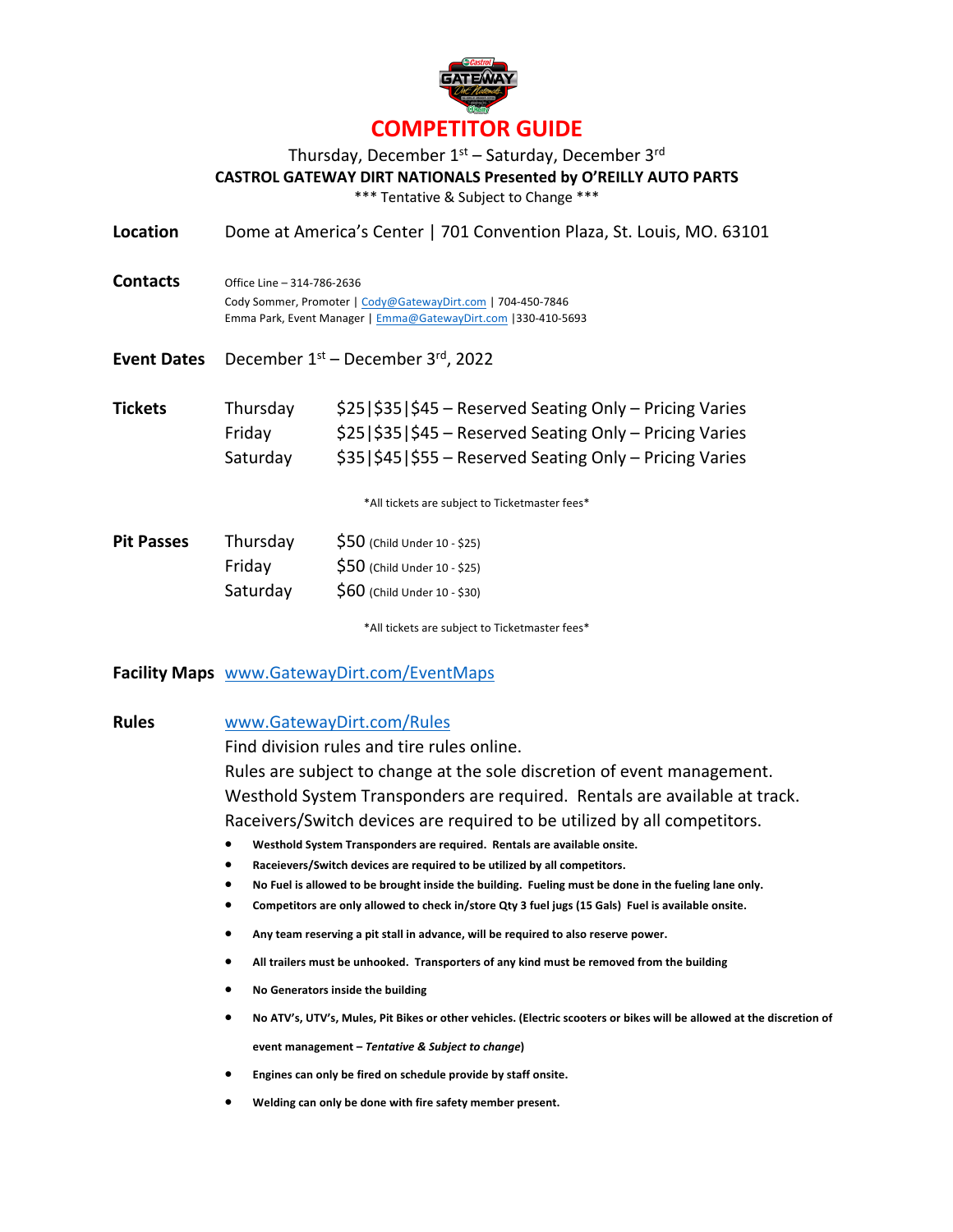

- **No Pets**
- **Mufflers are Required (No inserts) Turn Down Exhausts are prohibited.**
- **Alcohol inside the pit area is prohibited**
- **Marking floors is prohibited**
- **Oil & Fluids need to be properly disposed. Contact officials. (Do not put in trash cans)**
- **Tires cannot be left behind (Take your own used tires and clean up grooved tire mess)**
- **NO HOT PITS. All racing at the dome does not have a hot pit or work area.**
- **Engines On & Off procedures must be followed. No firing engines unless specifically stated.**
- **Rules are always tentative & subject to change. Event management reserves the right to make additional rules or changes at their discretion.**

### **Full Schedule & Format**

\*\*\* Tentative and Subject to Change \*\*\*

## **Wednesday, November 30th PARKING DAY**

*\*\*\* All competitors with a "RESERVED" pit stall must park on Wednesday, November 30th \*\*\** The Dome is located at: 901 N BROADWAY ST. ST LOUIS, MO. 63101

Parking will commence in an assigned order and via instructions given to all teams upon arrival.

Competitors will have the option to purchase a "RESERVED" pit parking stall for their trailers inside the America's Center in advance of the racing weekend. Trailers are ONLY allowed inside the building for competitors that have purchased a "RESERVED" pit parking stall. ALL other competitors that do not have a reserved pit parking stall will be required to unload their equipment into a 10×30 pit stall which will be assigned to them upon arrival.

Competitors that do not purchase a "RESERVED" pit parking stall will be assigned a 10×30 parking spot upon arrival, where race car and equipment must be unloaded into the building NO TRAILER. These competitors will be parked on a first come, first serve basis. There will be an option to unload into a 10×30 row which has power hook up for a \$\$ fee. Or competitor may choose to unload into a 10×30 row which does not have any power at all for FREE.

#### **Upon arrival, all competitors should follow the arrival marshaling map instructions available online at www.GatewayDirt.com** BELOW IS STEP BY STEP INSTRUCTIONS FOR ALL COMPETITORS AS THEY ARRIVE:

- 1. FOLLOW DIRECTIONS TO THE DOME ADDRESS: 901 N BROADWAY ST. ST. LOUIS, MO. 63101
- 2. WHEN DRIVING NEAR DOME, BE SURE THAT YOU ARE ON N BROADWAY ST. THEN TURN ONTO COLE STREET. COLE STREET IS LOCATED ON THE NORTH SIDE OF THE DOME.
- 3. AFTER TURNING ON COLE STREET, TAKE THE 2ND RIGHT ONTO N. 7TH STREET.
- 4. AFTER TURNING ONTO N. 7TH STREET, TAKE A RIGHT ONTO "O'FALLON ST"
- 5. THEN TURN RIGHT ONTO "N. 6TH STREET" AT THIS TIME A STAFF MEMBER WILL DIRECT YOU INTO A STAGING LANE BASED ON YOUR PARKING STALL ASSIGNMENT.
- 6. ONCE COMPETITOR IS PROPERLY STAGED, ALL COMPETITORS WILL NEED TO GO TO THE REGISTRATION OFFICE FOR CREDENTIALS AND ADDITITIONAL LOAD IN & PARKING INSTRUCTIONS. THE REGISTRATION/CREDENTIAL OFFICE IS LOCATED ON 9TH STREET ACROSS FROM THE HOLIDAY INN. LOAD IN & PARKING INSTRUCTIONS. *THE REGISTRATION/CREDENTIAL OFFICE IS LOCATED ON 9TH STREET ACROSS FROM THE HOLIDAY INN.*

### **DETAILED PARKING SCHEDULE:**

**10:00am CST** "RESERVED" 12×80 STACKER stalls #'s 1 – 78 begin staging in parking Lots 4 & 5

\*\*\* Any competitor with a "RESERVED" 12×80 Stacker Stall should be staged and signed in by 1pm. Failure to park when your number is called

#### could result in losing your parking reservation for the weekend \*\*\*

**1:00pm CST** "RESERVED" 10×70 parking stalls #'s 79 – 146 begin staging in parking Lots 2 & 3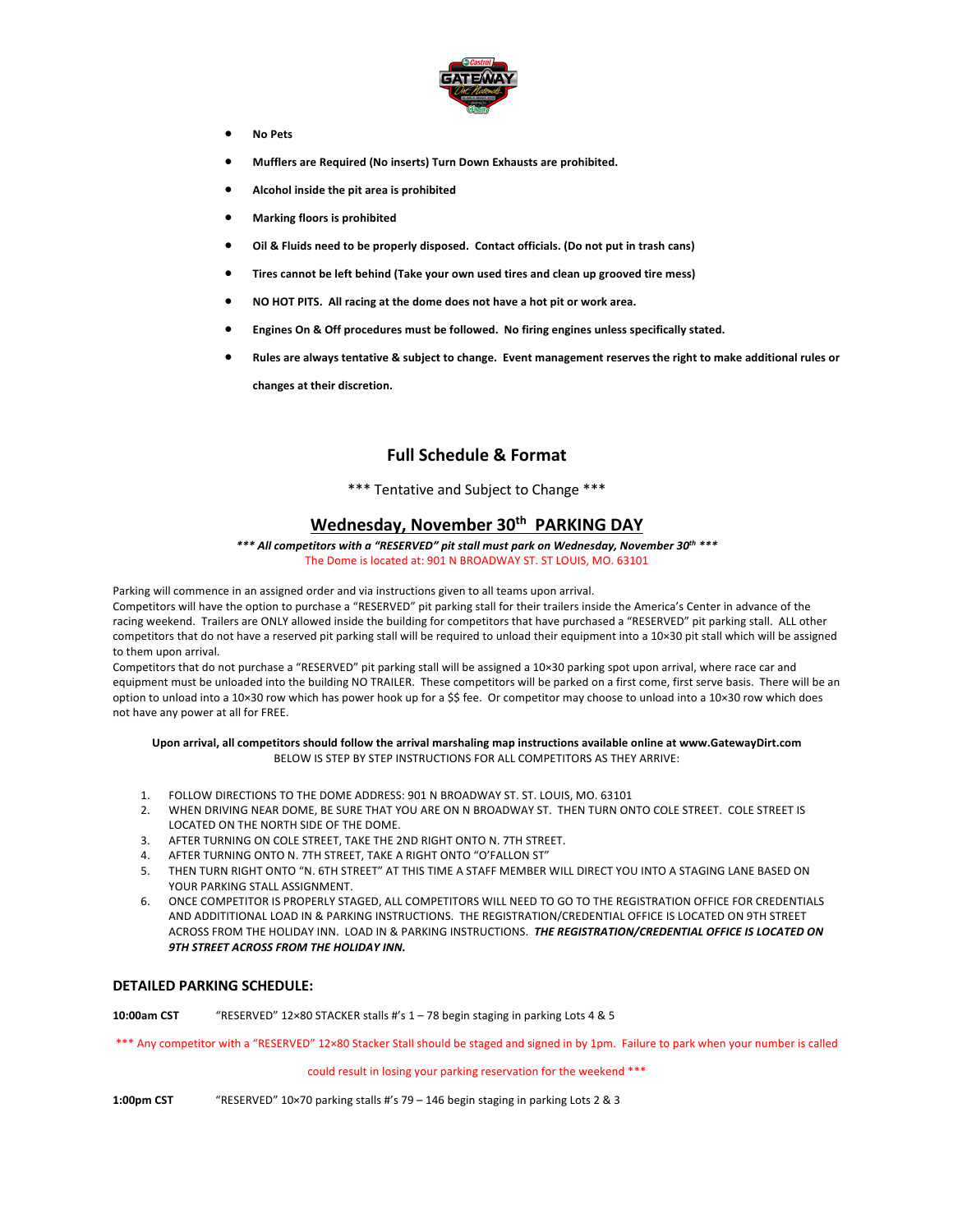

**1:00pm CST** PARKING BEGINS FOR "RESERVED" STALLS ONLY, IN DESIGNATED ORDER

**4:00pm CST** "RESERVED" 10×70 stalls #'s 79 – 146 begin parking in designated order. Competitors with "RESERVED" 10×80 parking stall

should be staged and signed in by this time.

\*\*\*Failure to park when your number is called, could result in losing your parking reservation for the weekend \*\*\*

**4:00pm CST** ALL other competitors without a RESERVED stall should begin staging at 4pm.

Please do not arrive & stage earlier to avoid congestion and long wait times for you and others. Upon arrival you will be assigned a parking

location and you will be provided additional parking instructions.

Parking will proceed until completed and the pit area will be closed at 11p.m.

Only identified crew members will be allowed inside the pit area during parking to assist in parking only. Wednesday is not an active pit

area. No work of any kind will be permitted. Upon completion of parking, competitors or crew will only be able to stay inside the building until

asked by security to exit.

## **Wednesday, December 1st PARKING DAY**

| <b>Start Time</b>   | <b>Description</b>                                                                      |
|---------------------|-----------------------------------------------------------------------------------------|
| 9:00am              | Competitor Parking Marshalling, Load in/parking                                         |
|                     | Vendors & Concourse – Marshalling, Load in and parking                                  |
| 10:00am             | Registration & Credentials Opens (Located at 9th Street Side – HALL 4 ticketing office) |
|                     | Fuel Storage and Check-in Opens (Located at fueling lane area, Cole Street docks)       |
| 1:00 <sub>pm</sub>  | Reserved Competitor Parking begins   America's Center Convention Halls (Pit Area)       |
| 3:00 <sub>pm</sub>  | Vendor Move-In Begins                                                                   |
| 7:00 <sub>pm</sub>  | Late Model LIVE from the DOME                                                           |
| 9:00 <sub>pm</sub>  | Registration & Credentials Office Closes                                                |
|                     | Fuel Storage Closes (Located on Cole Street docks)                                      |
| 11:00 <sub>pm</sub> | Reserved Competitor Parking & Vendor Row Move In closes. Pit Area cleared & closed.     |

\*\*\*Only competitors, crew & vendors with credentials for the weekend will be allowed to enter the America's Center on move in day. All arrivals must first marshal into designated area, pre-stage and proceed to registration trailer to receive credentials and additional parking/move in instructions\*\*\*

| THUISUAY, DECENINEL 4 |                                                                                          |  |
|-----------------------|------------------------------------------------------------------------------------------|--|
| Start Time            | <b>Description</b>                                                                       |  |
| 8:00am                | Competitor Parking for "Late Arrival" teams. 10x30 pit stalls only                       |  |
| 10:00am               | Registration & Credentials Office Opens (Located on the corner of 9th & Cole Street)     |  |
| 11:00am               | Pit Area Opens (Entrances at 9 <sup>th</sup> street ticket office, plaza lobby entrance) |  |
|                       | <b>Technical Inspections begins</b>                                                      |  |
|                       | Pit Pass "Upgrade" Sign-in and credential table at Plaza Lobby entrance                  |  |
|                       | Fuel Storage & Fueling Lane Opens (Located along Cole Street docks)                      |  |
| 1:00pm                | Driver's Meeting - Media Center (Room 130)                                               |  |
| 2:00pm                | Dome Doors Open (Spectator Gates to Dome seating areas)                                  |  |
| 3:00pm                | On track activity begins                                                                 |  |
|                       | Hot Laps   Night 1 Prelim - Super Late Model                                             |  |
|                       | Qualifying   Super Late Model                                                            |  |
|                       | Hot Lap Qualifying   Night 1 Prelim - Open Wheel Modifieds                               |  |
| 5:30pm                | <b>Opening Ceremonies</b>                                                                |  |
|                       | Heat Races   Super Late Model   8 Laps                                                   |  |

### **Thursday, December 2nd**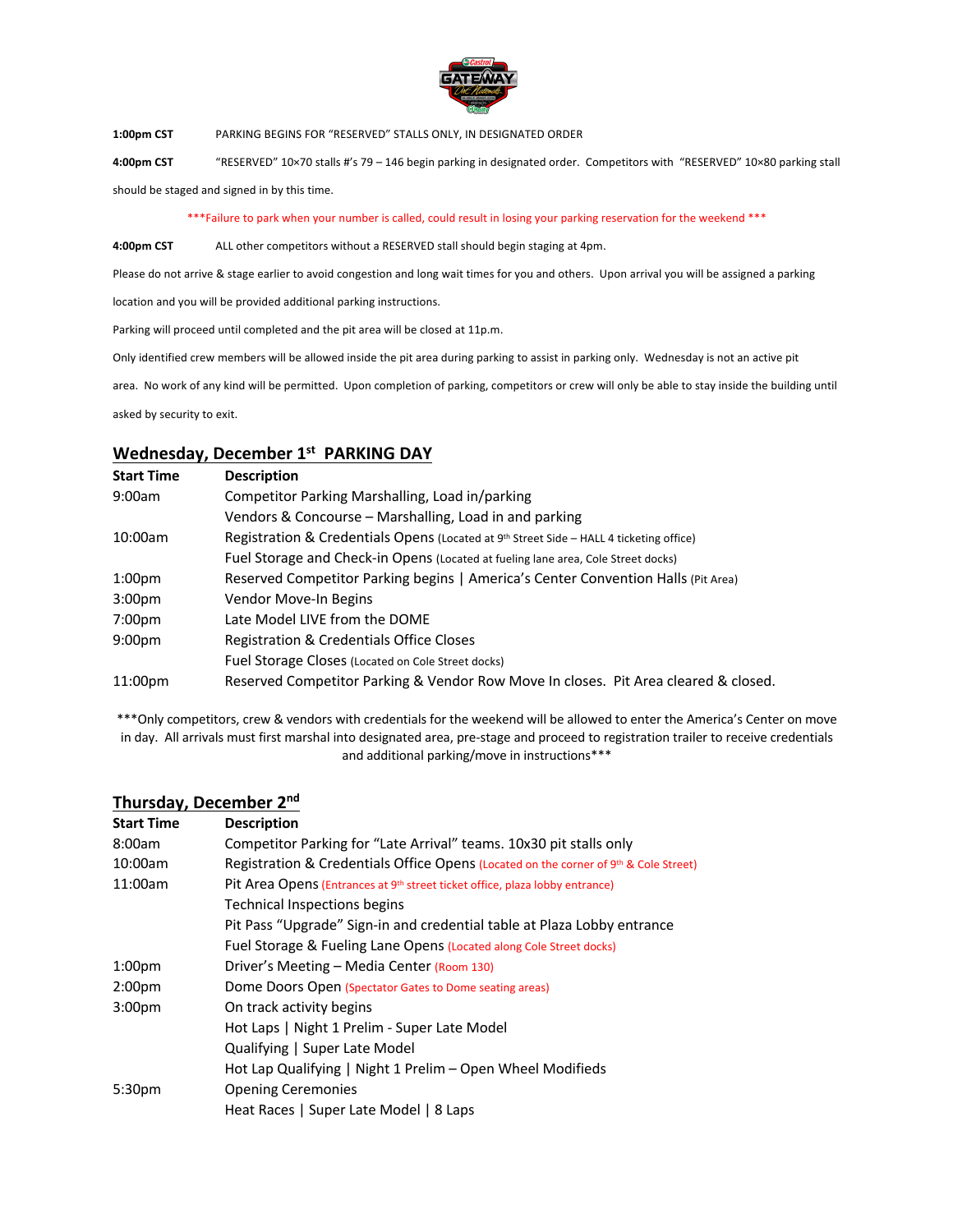

Heat Races | Modifieds | 8 Laps B Main #1 | Super Late Model | 8 Laps B Main #2 | Super Late Model | 8 Laps B Main | Modifieds | 8 Laps Night 1 - Main Event | Super Late Models | \$5,000 to Win | 25 Laps Registration & Credentials Closes Night 1 - Main Event | Modifieds | \$3,000 to Win | 20 Laps **\*\*\* Pit Area is cleared and closes 1 hour after last checkered flag on track \*\*\***

## **Friday, December 3rd**

| <b>Start Time</b>  | <b>Description</b>                                                                       |
|--------------------|------------------------------------------------------------------------------------------|
| 10:00am            | Registration & Credentials Office Opens (Located on the corner of 9th & Cole Street)     |
| 11:00am            | Pit Area Opens (Entrances at 9 <sup>th</sup> street ticket office, plaza lobby entrance) |
|                    | Technical Inspections begins                                                             |
|                    | Pit Pass "Upgrade" Sign-in and credential table at Plaza Lobby entrance                  |
|                    | Fuel Storage & Fueling Lane Opens (Located along Cole Street docks)                      |
| 1:00 <sub>pm</sub> | Driver's Meeting - Media Center (Room 130)                                               |
| 2:00 <sub>pm</sub> | Dome Doors Open (Spectator Gates to Dome seating areas)                                  |
| 3:00 <sub>pm</sub> | On track activity begins                                                                 |
|                    | Hot Laps   Night 2 Prelim - Super Late Model                                             |
|                    | Qualifying   Super Late Model                                                            |
|                    | Hot Lap Qualifying   Night 2 Prelim - Open Wheel Modifieds                               |
| 5:30 <sub>pm</sub> | <b>Opening Ceremonies</b>                                                                |
|                    | Heat Races   Super Late Model   8 Laps                                                   |
|                    | Heat Races   Modifieds   8 Laps                                                          |
|                    | B Main #1   Super Late Model   8 Laps                                                    |
|                    | B Main #2   Super Late Model   8 Laps                                                    |
|                    | B Main   Modifieds   8 Laps                                                              |
|                    | Night 2 - Main Event   Super Late Models   \$5,000 to Win   25 Laps                      |
|                    | Registration & Credentials Closes                                                        |
|                    | Night 2 - Main Event   Modifieds   \$3,000 to Win   20 Laps                              |
|                    | *** Pit Area is cleared and closes 1 hour after last checkered flag on track             |

# **Saturday, December 4th**

| <b>Start Time</b>  | <b>Description</b>                                                                       |
|--------------------|------------------------------------------------------------------------------------------|
| 10:00am            | Registration & Credentials Office Opens (Located on the corner of 9th & Cole Street)     |
| 11:00am            | Pit Area Opens (Entrances at 9 <sup>th</sup> street ticket office, plaza lobby entrance) |
|                    | Pit Pass "Upgrade" Sign-in and credential table at Plaza Lobby entrance                  |
|                    | Fuel Storage & Fueling Lane Opens (Located along Cole Street docks)                      |
| 1:00 <sub>pm</sub> | Driver's Meeting - Media Center (Room 130)                                               |
| 2:00 <sub>pm</sub> | Dome Doors Open (Spectator Gates to Dome seating areas)                                  |
| 3:00 <sub>pm</sub> | On track (Racing) activity begins                                                        |
|                    | Last Chance Qualifiers   Super Late Models                                               |
|                    | Super Late Model Redraw (Top 8 locked in drivers)                                        |
|                    | Last Chance Qualifiers   Super Late Models                                               |
|                    | Hot Laps – Top 8 Locked in teams ONLY   Super Late Model                                 |
|                    | Modified Redraw (Top 8 locked in drivers)                                                |
|                    | Last Chance Qualifiers   Open Wheel Modifieds                                            |
|                    | Hot Lap – Top 8 Locked in teams ONLY   Open Wheel Modified                               |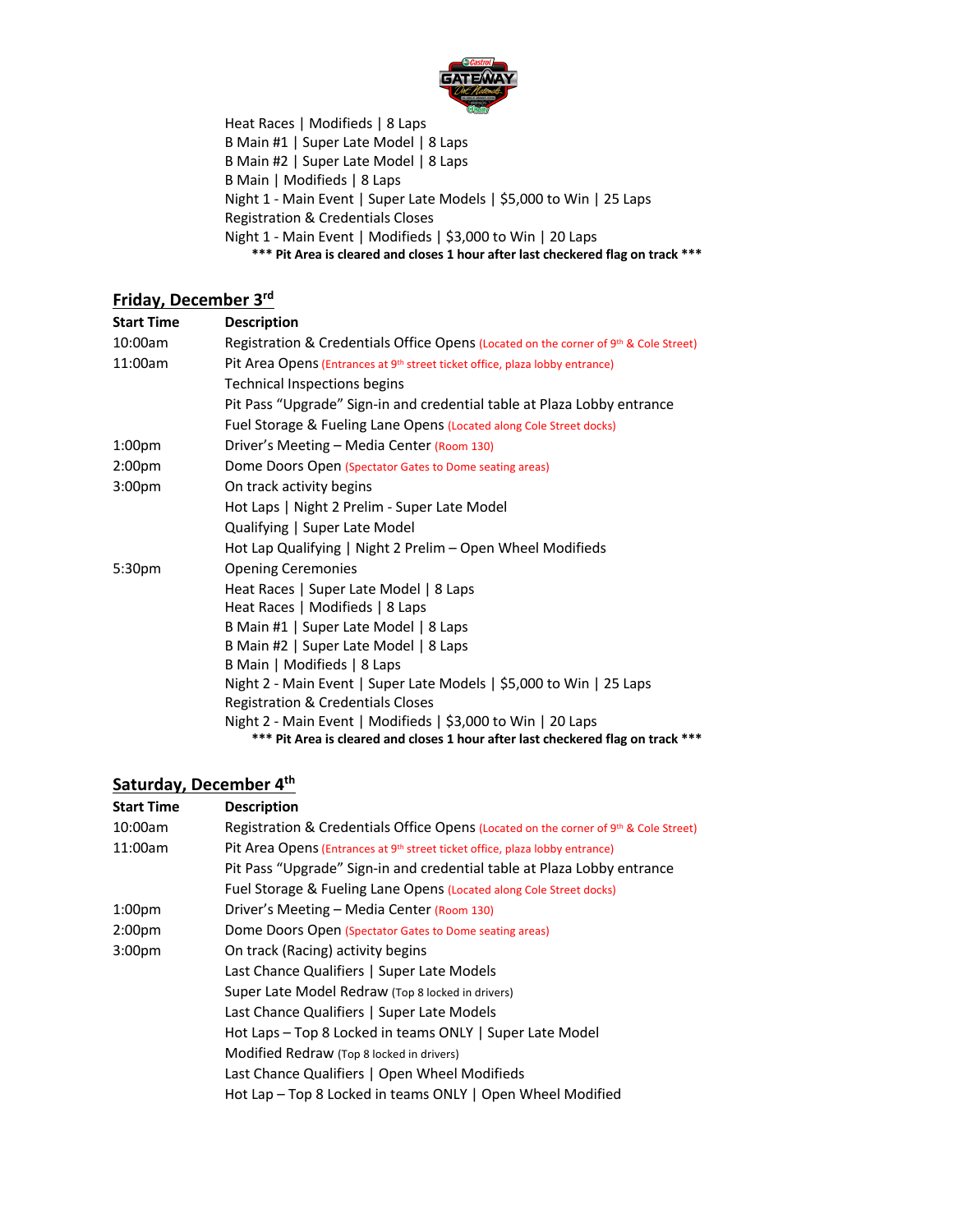

6:00pm Opening Ceremonies Driver Introductions | Super Late Model Super Late Model Main Event | \$30,000 To Win | 40 Laps

> Registration & Credentials Closes Driver Introductions | Open Wheel Modifieds Open Wheel Modified Main Event | \$10,000 To Win | 30 Laps **\*\*\* All competitors are required to move out at conclusion of racing program \*\*\***